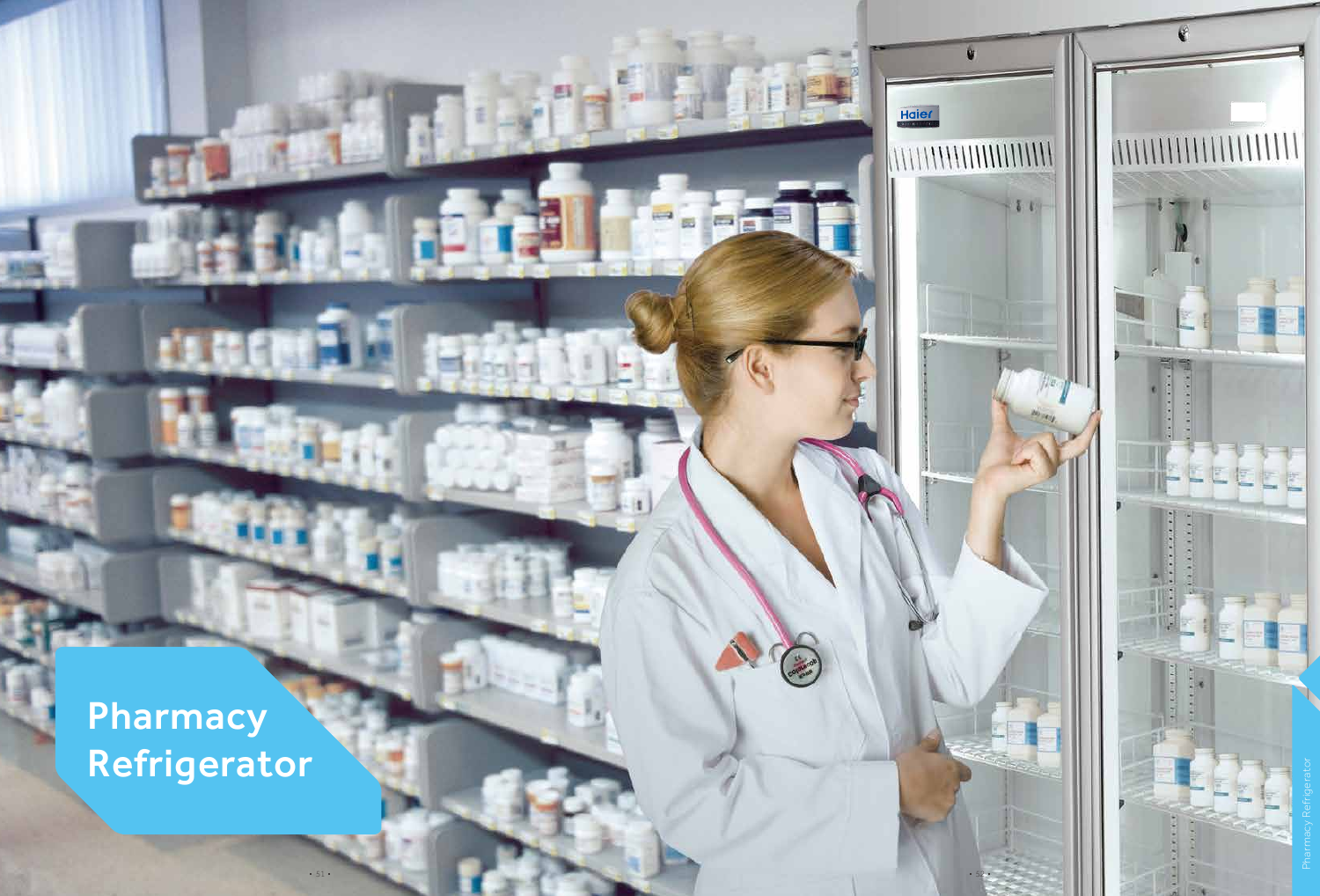• 1000 units pharmacy refrigerator (model: HYC-360) was successfully provided for the tender of China

- Ministry of Commerce for supporting Pakistan Poliomyelitis Prevention Project in 2013.
- 750 units pharmacy refrigerators was successfully approved by Philippines MOHFW in 2014.

#### Reliability and Key Features

- High efficiency specialty compressor with known field reliability
- Permanently lubricated cooling fan for safety and longevity • Forced-air cooling with optimized air distribution system designed to achieve maximum temperature
- uniformity and stability
- Optimized refrigeration system design for more effective cooling and speedy recovery
- Temperature variation within ± 3°C
- Adjustable temperature range 2~8°C
- Microprocessor control, digital display, and temperature adjustment with an increment of 0.1°C
- Large digital display screen
- Wide voltage tolerance suitable for unstable voltage supply • Designed for ambient temperature 10~32°C with humidity below 95%

#### Safety

- Equipped with a complete temperature alarm system featuring audible buzzer and visible flashing light
- failure and low battery

• Capable of alerting failures due to high and low temperature, sensor error, door ajar, remote alarm, power

#### Ergonomic Design

• Optimized space utilization design with multi-level and adjustable shelf height to accommodate storage

Time (min)

- requirement of pharmaceutical products of various kinds
- Safety lock to prevent unauthorized access
- Caster design and leveling legs
- Interior light





Time (min)

#### Medical Refrigerator for Pakistan Aids

**Haier Biomedical** 

The Haier pharmacy refrigerators are suitable for installation in drug stores, pharmaceutical companies, hospitals, epidemic prevention centers, and clinics.



## Pharmacy Refrigerator **Pharmacy Refrigerator** Pharmacy Refrigerator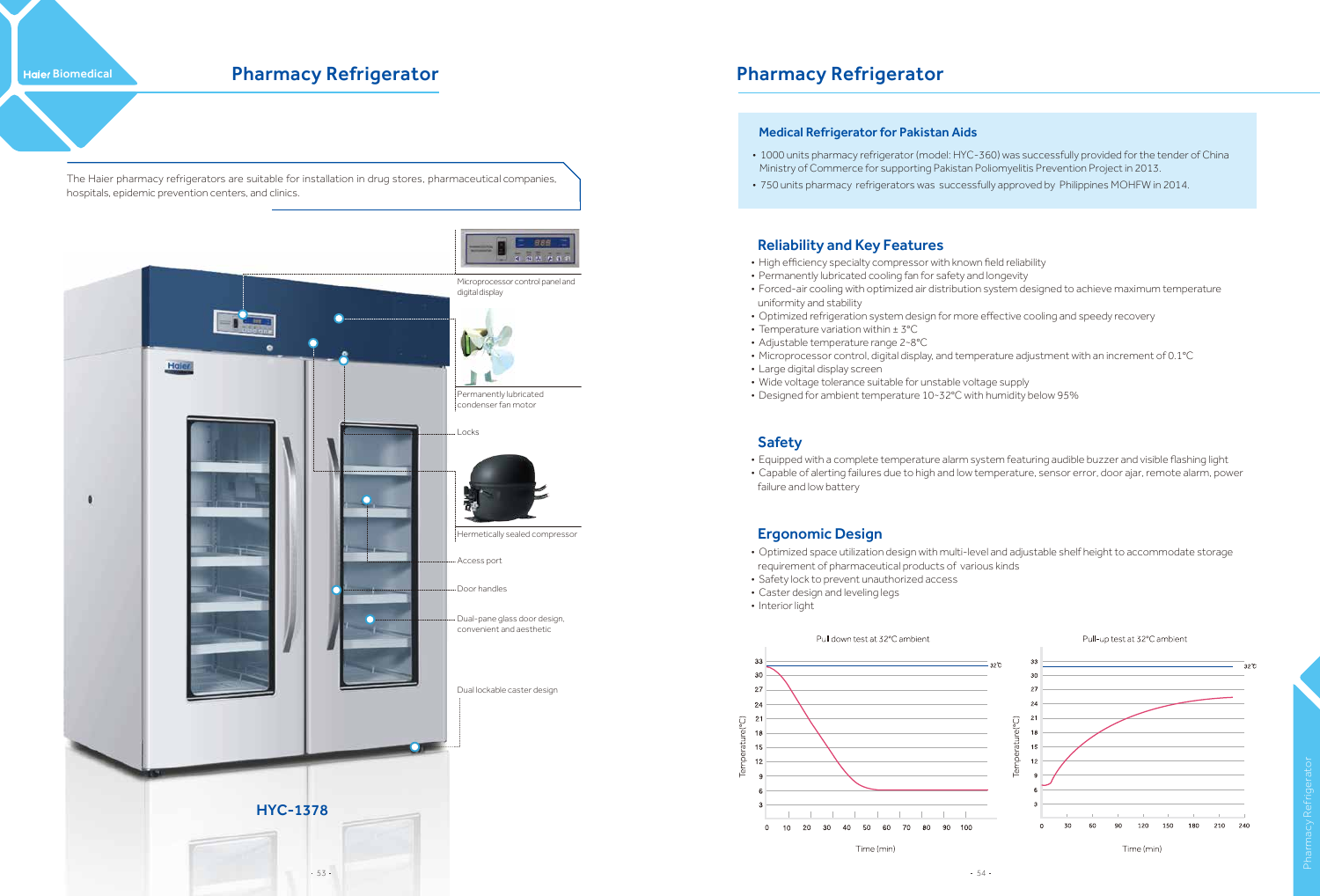#### Technical Advantages

• Accurate temperature control technology to make the temperature maintain 2~8 °C and increment at 0.1°C • Improved user interface with additional features include data USB port which can storage ten years data • Oversized air–cooled condenser improves the robustness of the refrigeration system reliability and

- 
- 
- refrigeration efficiency

### Ergonomic Design

**Haier Biomedical** 



## Pharmacy Refrigerator **Pharmacy Refrigerator** Pharmacy Refrigerator

- The new improved data storage management system is completed with a USB data port for downloading temperature data. Traceability of temperature performance is easily maintained
- Heated double-pane glass door allows a clear display of stored products without condensation at 32°C and 85% relative humidity condition
- LED interior light saves energy and provides bright lighting for viewing
- Drawers and shelves with optional label holders meet demands of product archiving and retrieving

HYC-390 Pull-up test at 25°C ambient





#### Safety

- Microprocessor control, digital display, temperature uniformity within 3°C
- interface

• Malfunction alarms include high/low temperature, door ajar, sensor error, power failure, remote alarm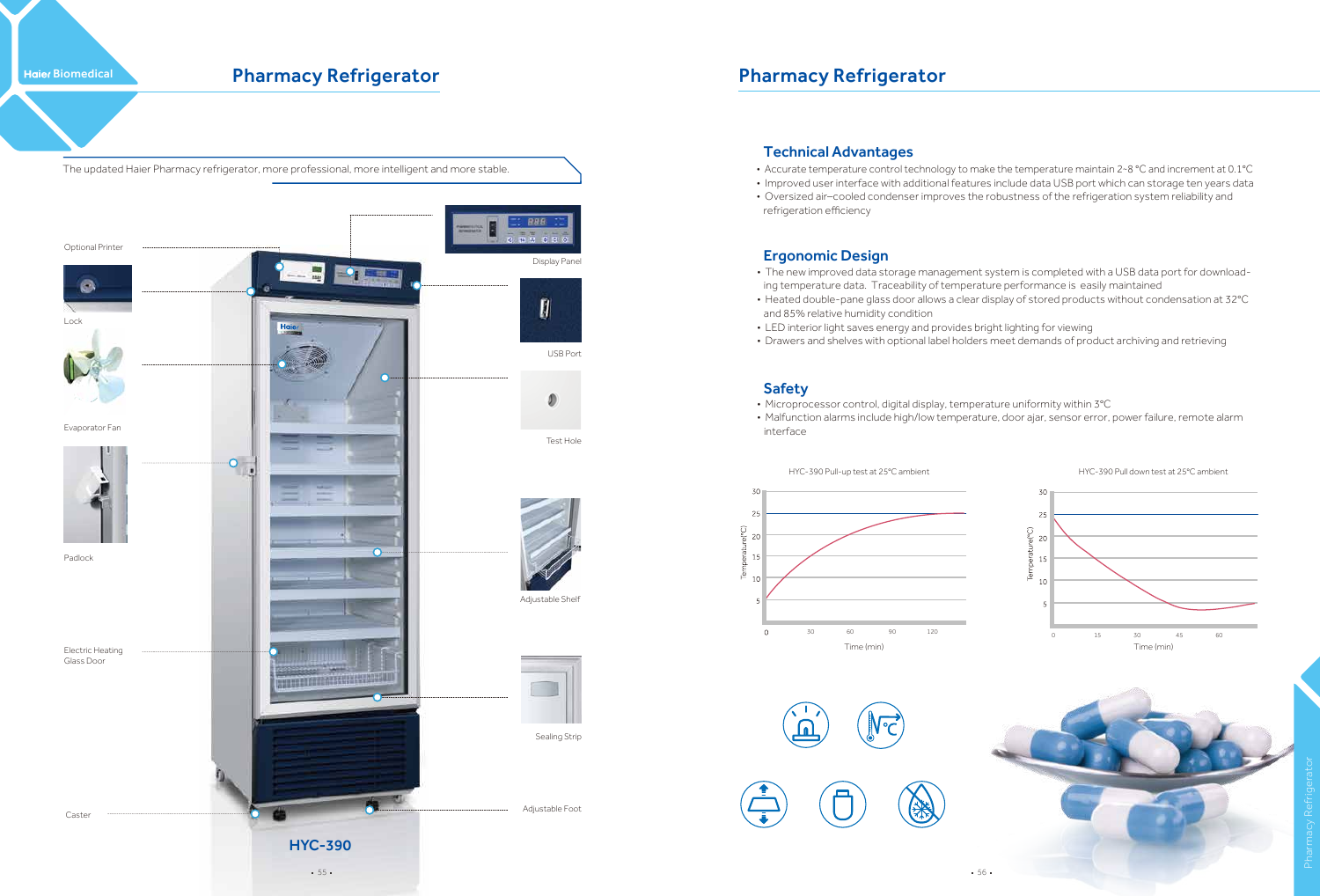# Haier Biomedical **Under-Counter Pharmacy Refrigerator** Under-Counter Pharmacy Refrigerator

#### HYC-118 HYC-118A





#### Reliability and Key Features

• Forced-air cooling with optimized air distribution system designed to achieve maximum temperature

- High efficiency specialty compressor with known field reliability
- Permanently lubricated cooling fan for safety and longevity
- uniformity and stability
- Optimized refrigeration system design for more effective cooling and speedy recovery
- Temperature variation within ±3°C
- Adjustable temperature range 2 ~8°C
- Designed for ambient temperature 10~32°C with humidity below 60%

• Microprocessor control, digital display, and temperature adjustment with an increment of 1 °C

#### Safety

- Equipped with a complete temperature alarm system featuring audible buzzer and visual flashing light
- Capable of alerting failures due to high and low temperature, sensor error, door ajar,power loss

### Ergonomic Design

- Interior LED light
- Safety lock to prevent unauthorized access



## Precision Constant Temperature, Exquisite Installation

The first Under-counter pharmacy refrigerator in China, ultra low noise design, safety lock, perfect alarm system, safety protection.